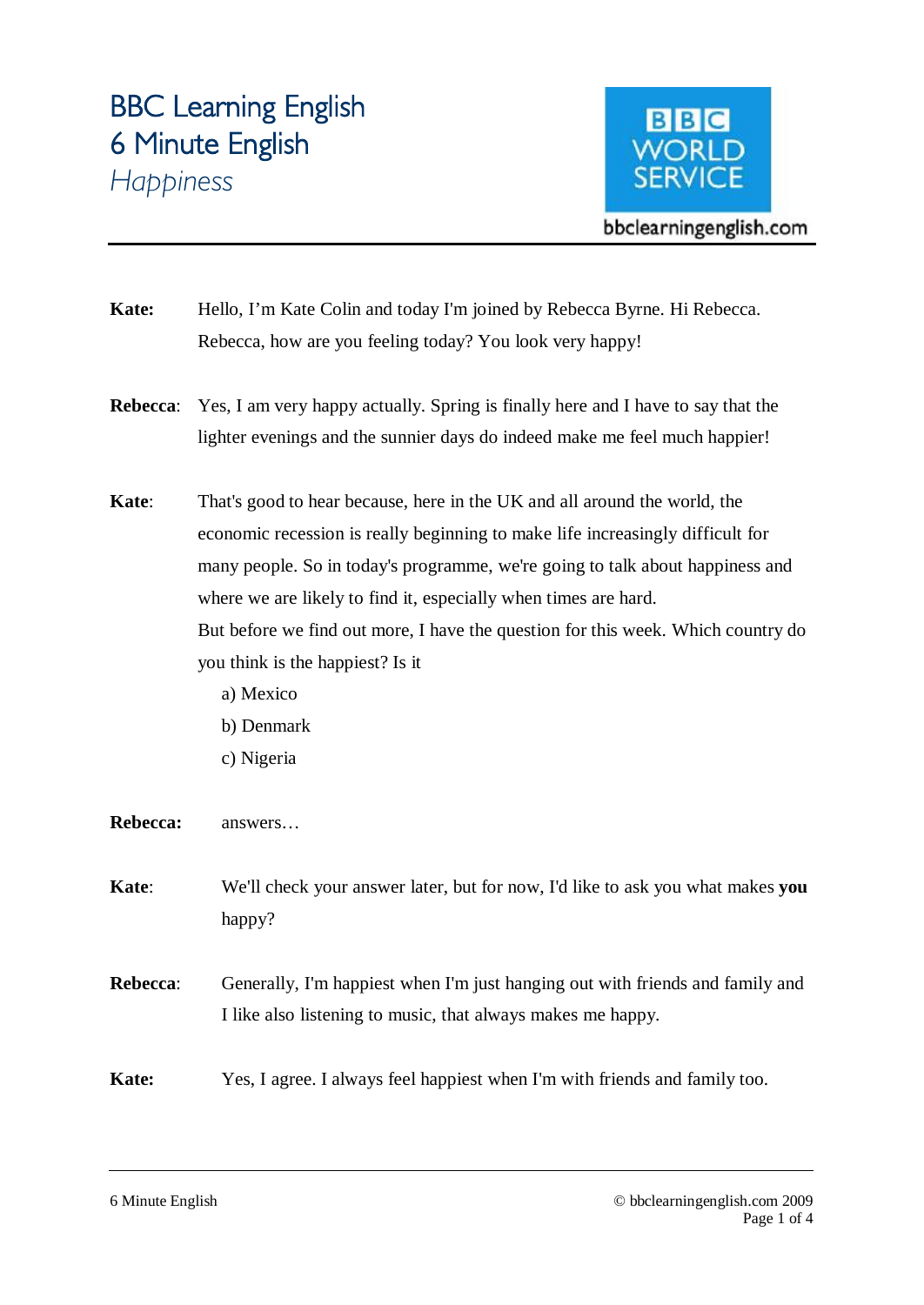But enough about us, let's listen to the first extract. Can you hear what it is that makes this speaker happy?

## **Man**

What makes me happy is slowing down. I think that we live in a very fast, speedy world and we often forget to take stock and take time.

**Rebecca**: He said that **'slowing down'** makes him happy. He mentioned the fact that we live in a fast world and we often forget to **'take stock'**. This means we should slow down and examine our lives, rather than rush through our daily activities as most of us tend to do.

**Kate:** And what does he go to say is the problem with happiness?

### **Man**

Well, the problem with happiness is of course that sometimes when you are happy, you are infected with the spirit of the fact that it's going to stop, so sometimes you can't enjoy happiness because you know it's going to end.

| Rebecca: | He says that the problem is that whenever we are happy, we're always aware of                                                                                                                 |
|----------|-----------------------------------------------------------------------------------------------------------------------------------------------------------------------------------------------|
|          | the fact that it's going to stop so we can't fully enjoy it.                                                                                                                                  |
| Kate:    | So, on to the next extract. We're going to hear the words 'contentment' and<br><b>'satisfaction'.</b> What do these words mean?                                                               |
| Rebecca: | Well <b>'contentment'</b> is when you're pleased with your situation and not hoping<br>for change or improvement. And 'satisfaction' is the feeling of having<br>everything you need or want. |
| Kate:    | Have a listen and tell me what is this speaker's attitude to happiness?                                                                                                                       |

# **Man 2**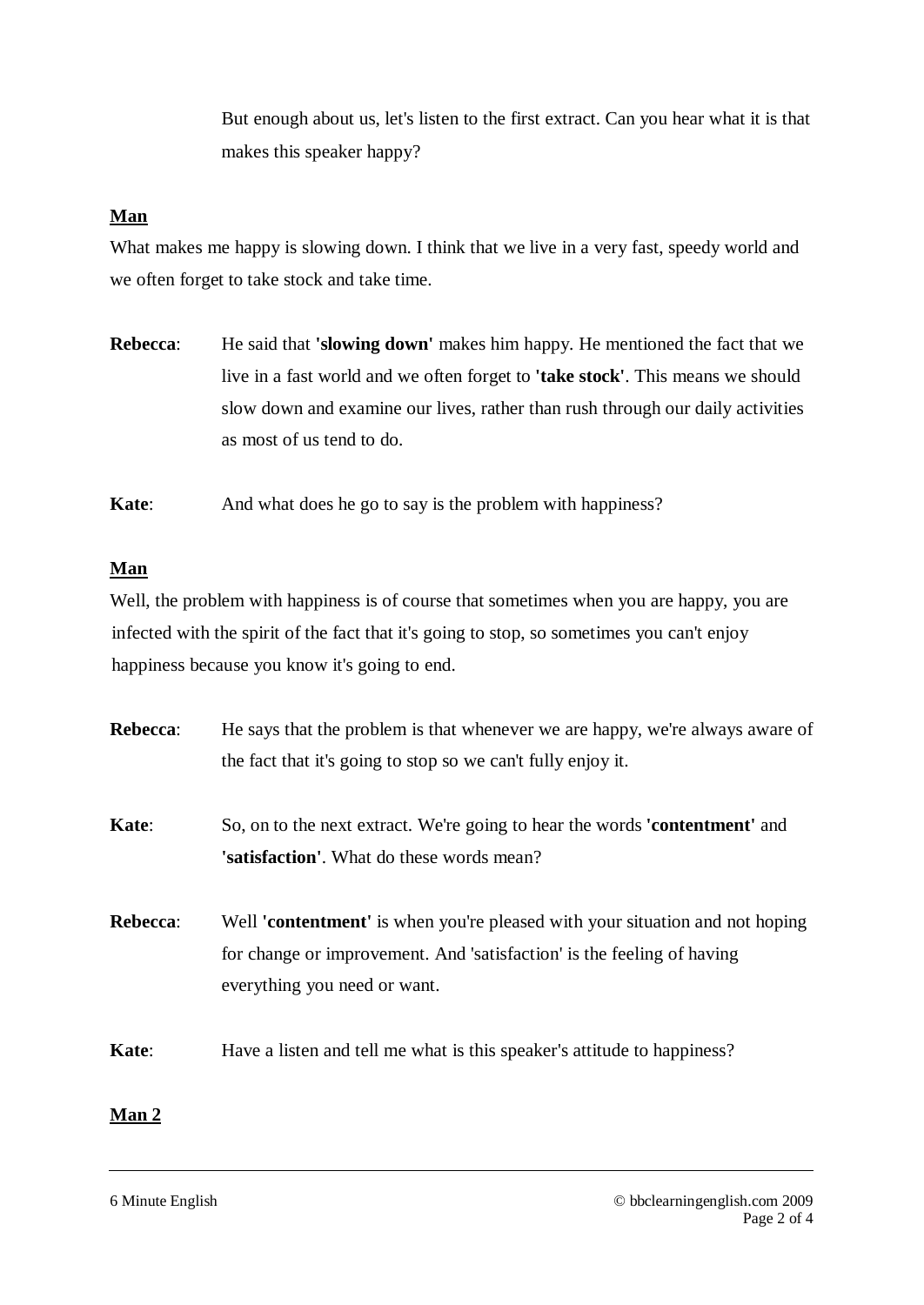I think it is a very good thing to try and aim to be happy. Happiness is a difficult concept, you're aiming for contentment and satisfaction with a few moments of joy.

**Rebecca:** He says that we should all aim or try to be happy. To him, happiness is contentment and satisfaction with a few moments of joy. **Joy** means 'great happiness'.

**Kate**: Yes, so he thinks that we can't all be very happy all the time. To be contented with a few periods of true happiness should be enough for us. What else does he go on to say? What two things does he think lead to happiness?

## **Man 2**

And for me, like most people actually what the evidence tells you is it's about having good relationships and making time for them, so I'm never happier than when I'm with my wife and child and also having **fulfilling** and **satisfying** work.

- **Rebecca**: He says that the things that lead to happiness are good relationships (he says he's never happier than when he's with his family) and the second thing was having **fulfilling** and **satisfying** work. This means to have a job you enjoy and feeling you have a useful role.
- **Kate**: What's interesting is that he doesn't mention **'material possessions'**. What does this mean?
- **Rebecca**: Material possessions are things we buy, clothes, houses, cars, TVs. There's a common idea that acquiring material possessions makes us happy.
- **Kate**: Yes, many people go shopping and spend money when they feel depressed and think that this will make them feel happier. Have a listen to another speaker to hear what he has to say on the subject: